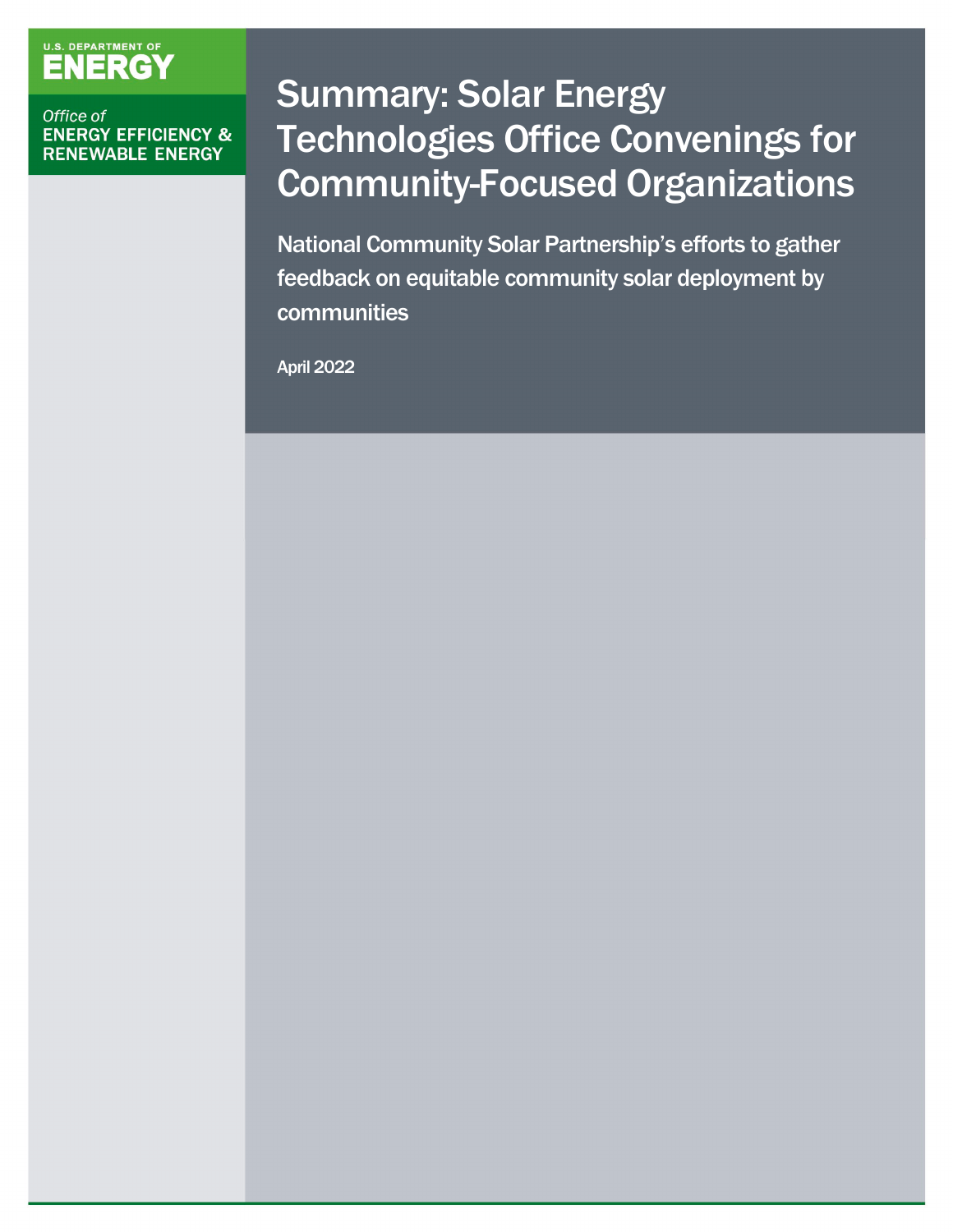### Disclaimer

This work was prepared as an account of work sponsored by an agency of the United States Government. Neither the United States Government nor any agency thereof, nor any of their employees, nor any of their contractors, subcontractors or their employees, makes any warranty, express or implied, or assumes any legal liability or responsibility for the accuracy, completeness, or any third party's use or the results of such use of any information, apparatus, product, or process disclosed, or represents that its use would not infringe privately owned rights. Reference herein to any specific commercial product, process, or service by trade name, trademark, manufacturer, or otherwise, does not necessarily constitute or imply its endorsement, recommendation, or favoring by the United States Government or any agency thereof or its contractors or subcontractors. The views and opinions of authors expressed herein do not necessarily state or reflect those of the United States Government or any agency thereof, its contractors or subcontractors.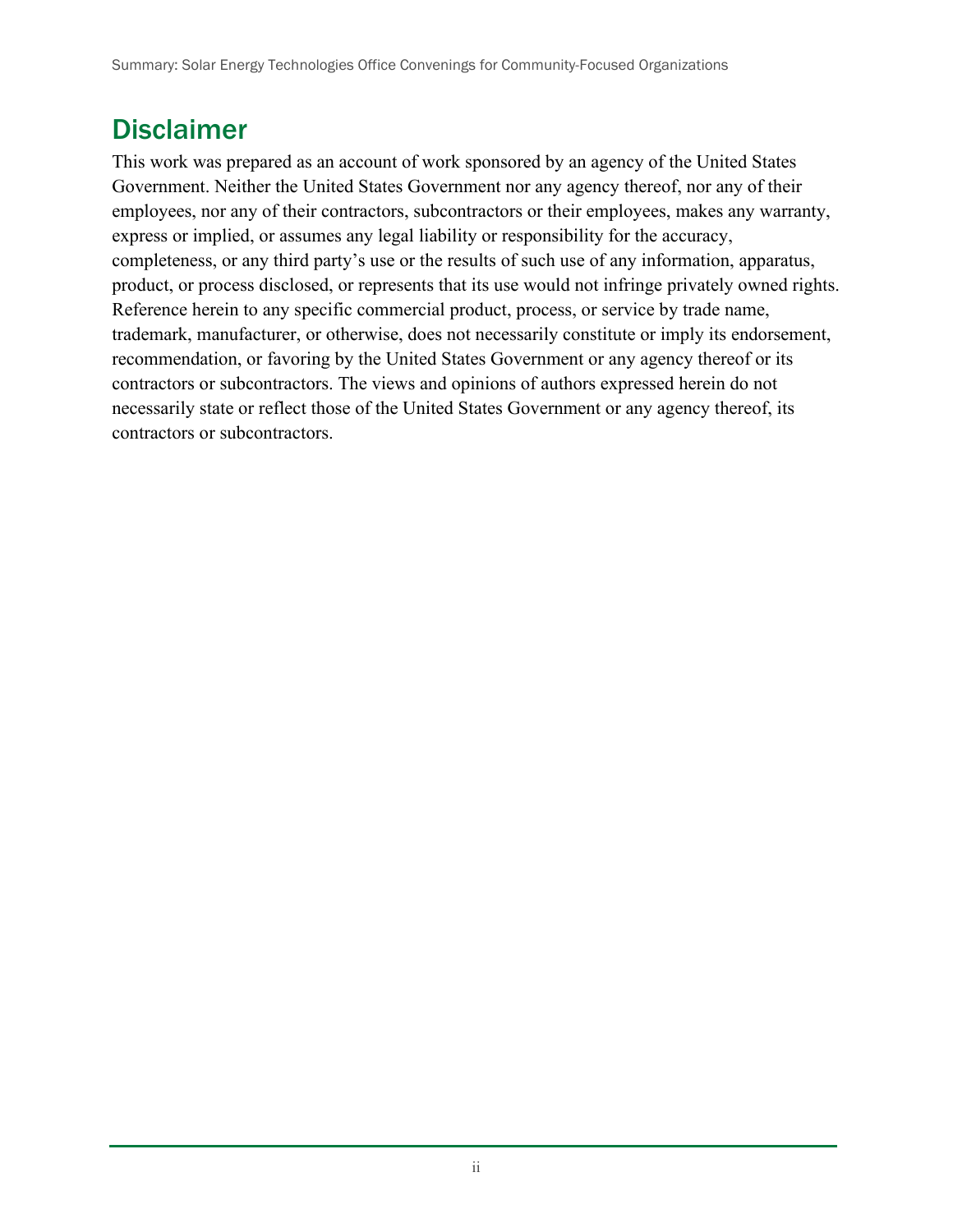## Introduction

On September 1 and September 29, 2021, the U.S. Department of Energy Solar Energy Technologies Office (SETO) hosted virtual convenings of community-based and communityfocused organizations (CBOs). These organizations shared their perspectives on barriers to deploying community solar and opportunities and needs for increasing equitable access to community solar within the communities they represent. Feedback from these events will be combined with responses from a recent Request for Information (RFI) to inform the future direction of the National Community Solar Partnership (NCSP).

This document summarizes the stakeholder feedback that SETO received from convening participants representing the 75 organizations listed below. Responses have been organized by theme and summarized in this report.

Abeona Green Solutions Apogee – Climate & Energy Transitions Appalachian Voices Asian Pacific Environmental Network (APEN) Ateneo de Manila University BlueWave Solar Carver Community Organization Coalition for Community Solar Access (CCSA) Clean Energy States Alliance (CESA) CleanChoiceEnergy Cliburn and Associates, LLC Columbia Water and Light Communities First Co-op Power Dayton Unit NAACP Deep South Center for Environmental **Justice** Design Energy DiverseAmerica Network Earth Etch **Earthjustice** EcoWorks Elevate Emerald Cities Collaborative Energy Outreach Colorado Energy Trust of Oregon Greater New Orleans Housing Alliance Green for All GreenLatinos GRID Alternatives

Groundswell HBCU Clean Energy Initiative Hispanic Federation Hope Village Revitalization Inclusive Prosperity Capital Initiative for Energy Justice Inner Works Acupuncture Institute for Local Self-Reliance Institute for Sustainable Communities International Center for Appropriate and Sustainable Technology (ICAST) Keyes & Fox LLP Local Energy Alliance Program NAACP, Environmental and Climate Justice Program NAACP – Niagara Falls NAACP Louisiana State Conference National Association for State Community Services Programs National Energy and Utility Affordability Coalition New Energy Equity New Mexico Public Regulation Commission Nexamp North Carolina Department of Environmental Quality Northern Neck Electric Cooperative Pennsylvania Department of Environmental Protection People's Solar Energy Fund Pivot Energy R.I.V.E.R. Institute/Water Wise Gulf South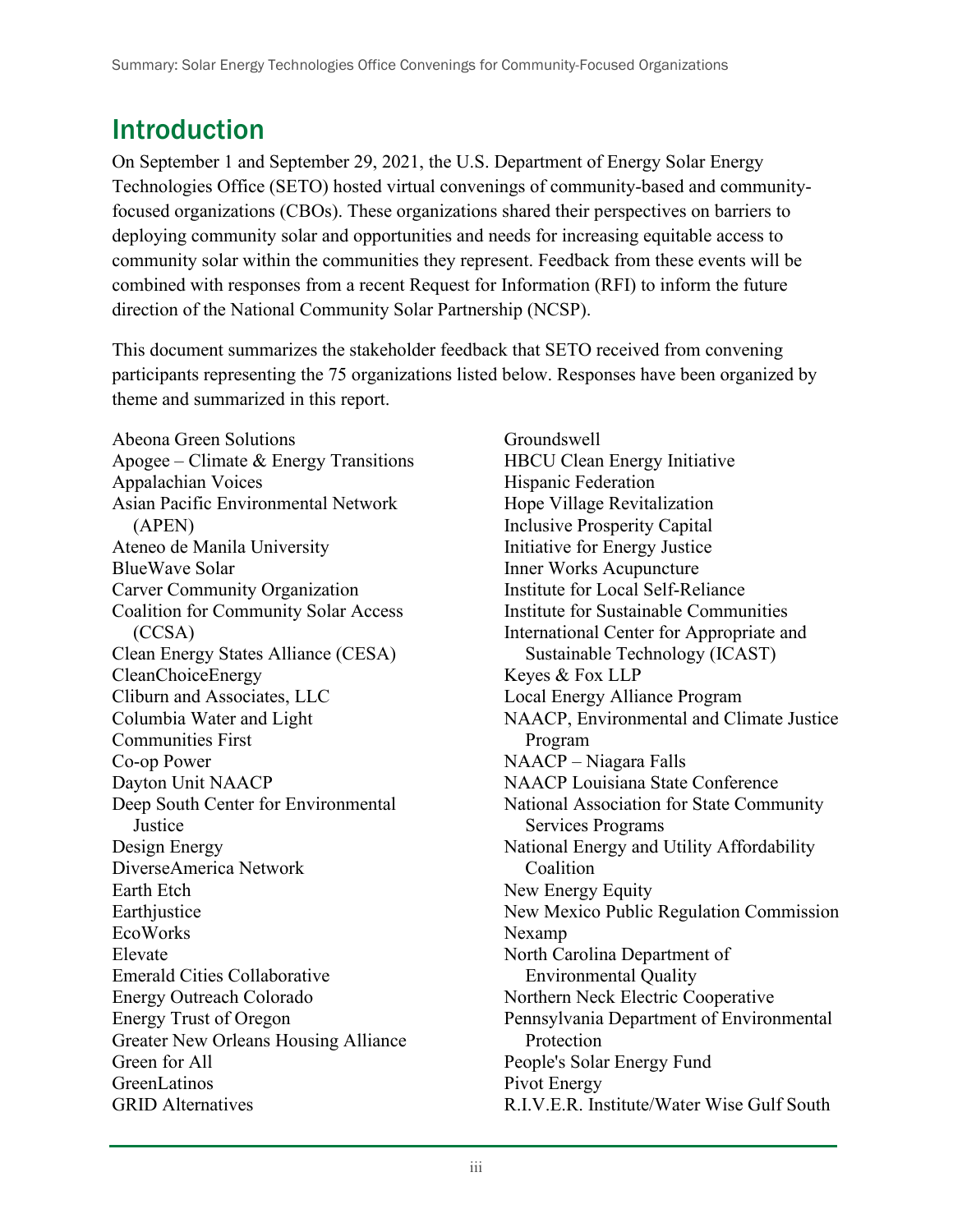San Diego Green New Deal Alliance Shake Energy Collaborative Solar Energy International Solar United Neighbors Solstice Sustainable Capital Advisors Sustainable Systems Research Foundation Texas Energy Poverty Research Institute The Cornerstone Collective The University of Alabama

Trinity River Community Solar Systems TurningPoint Energy University of Maine University of Massachusetts Vote Solar WE ACT Windmill Capital Management, LLC World Resources Institute Women of Renewable Industries and Sustainable Energy (WRISE)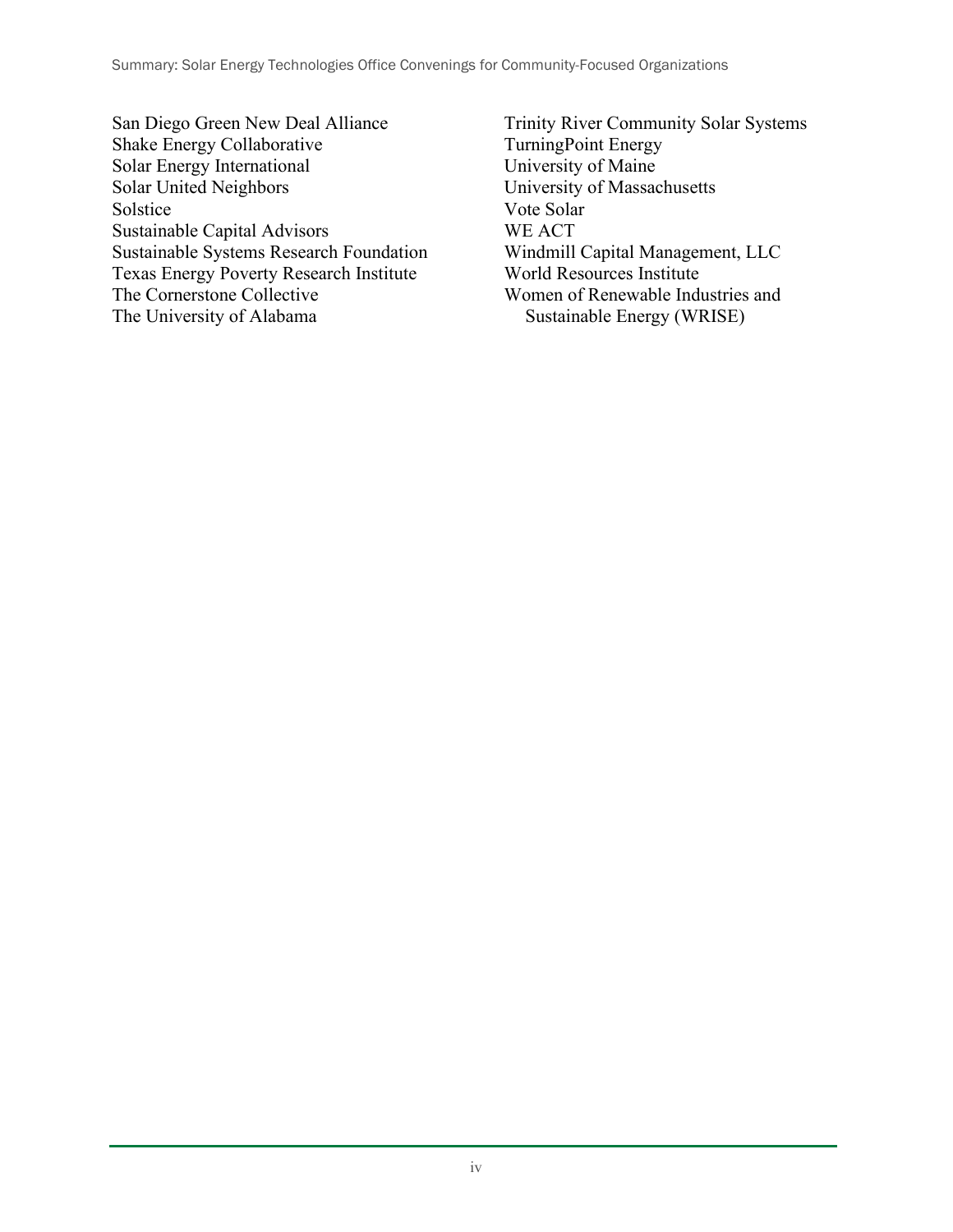Summary: Solar Energy Technologies Office Convenings for Community-Focused Organizations

## Feedback Summary

#### Table 1. Summary of barriers and solutions to community-based community solar deployment identified by CBO participants

| <b>Barriers</b>                                              | <b>Potential Solutions</b>                                                                                                                                                                                                                                                                                                                                                                                                                                                                  |
|--------------------------------------------------------------|---------------------------------------------------------------------------------------------------------------------------------------------------------------------------------------------------------------------------------------------------------------------------------------------------------------------------------------------------------------------------------------------------------------------------------------------------------------------------------------------|
| Organizational<br>Capacity                                   | Resources, technical assistance, and training on the process of developing<br>$\bullet$<br>community solar<br>Funding to support capacity building and project design<br>$\bullet$<br>More flexible application timelines for funding and technical assistance<br>$\bullet$                                                                                                                                                                                                                 |
| Policy and<br>Regulation                                     | Comprehensive resources on state, federal, and utility policies, incentives, and<br>$\bullet$<br>regulations<br>Training and educational resources for community members on engaging with<br>$\bullet$<br>regulatory bodies and policymakers<br>Funding to compensate community members and CBOs for participation in<br>$\bullet$<br>rulemaking or program design processes                                                                                                                |
| Societal and<br><b>Structural Barriers</b>                   | Improved community engagement prior to launching community solar projects<br>$\bullet$<br>Community solar stories that represent the diversity of solar to broaden<br>$\bullet$<br>perspectives on who can be a solar stakeholder subscribers and system owners<br>Tangible and transparent metrics for Justice40 work, including workforce<br>$\bullet$<br>development, community ownership, and wealth metrics<br>Improved interagency collaboration (FEMA, HUD, USDA, etc.)<br>$\bullet$ |
| Program Design<br>and Outreach                               | Case studies on different program designs, organized by common barriers<br>$\bullet$<br>Technical assistance and training on program design elements (i.e., subscription<br>$\bullet$<br>models, legal guidance, contract development, outreach methods)<br>DOE-branded educational materials<br>$\bullet$                                                                                                                                                                                  |
| Subscription<br>Management and<br><b>Income Verification</b> | Guidance on simple, efficient, streamlined, and least intrusive income verification<br>$\bullet$<br>practices<br>Platform to connect Low-Income Home Energy Assistance Program (LIHEAP)<br>$\bullet$<br>recipients with community solar subscriptions<br>Training on outreach, engagement, and messaging for subscriber enrollment<br>$\bullet$                                                                                                                                             |
| Financing and Tax<br>Credits                                 | Alternative to the Solar Investment Tax Credit (ITC)<br>$\bullet$<br>Information on alternative financing strategies for community-owned solar<br>$\bullet$<br>Direct funds to offset predevelopment costs or incentivize community ownership<br>$\bullet$<br>Research on valuation of community solar benefits (i.e., resilience, demand<br>reduction)                                                                                                                                     |
| Project<br>Development and<br>Resilience                     | Technical assistance on siting and interconnection<br>$\bullet$<br>Direct funding or incentives for projects that include storage or microgrids<br>$\bullet$<br>Tools to identify community solar development target sites<br>$\bullet$                                                                                                                                                                                                                                                     |
| Workforce                                                    | Facilitate connections between community solar developers and federal, state,<br>$\bullet$<br>and local job training initiatives                                                                                                                                                                                                                                                                                                                                                            |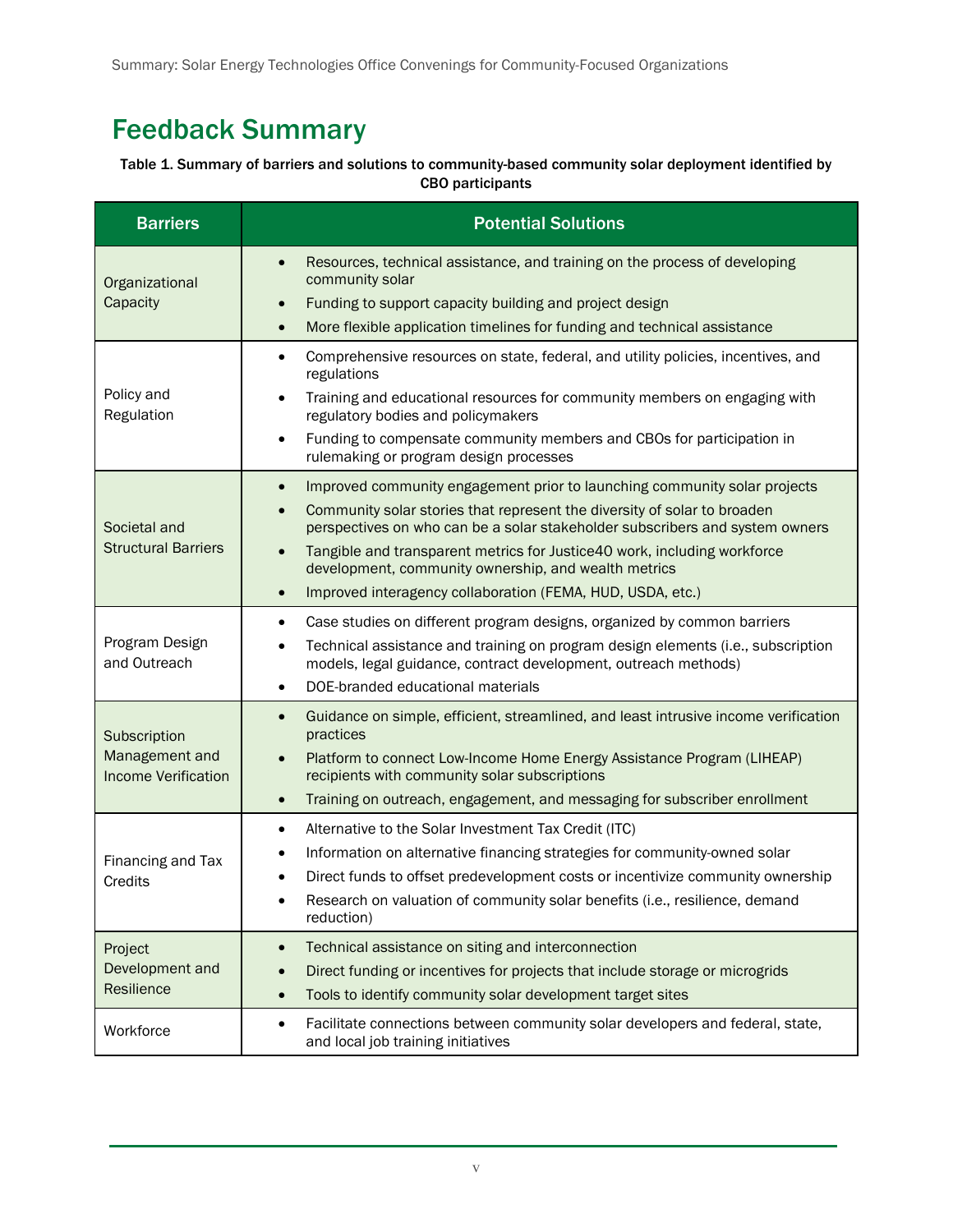#### Challenges and Barriers to Community Solar Deployment

#### **Organizational Capacity**

Community groups often lack capacity to apply for and manage federal and state funding, including tracking and reporting requirements. Some community-based organizations require support understanding the complex policy and regulatory landscape for community solar and what community solar models are possible in their jurisdiction, especially since programs, definitions, and incentives vary from state to state. CBOs also voiced questions about how to identify trusted community solar developers and where to get support for legal documents required for financing. Additional barriers are lack of pre-development funds to cover costs such as project engineering and design, pro forma development, and audits, as well as limited access to technical assistance for community-led solar projects.

#### **Policy and Regulations**

State regulatory processes pose a major policy barrier for CBOs. Public utility commission (PUC) meetings are not always accessible and community members may not recognize the importance of their role in working with PUCs to inform utility programs. Community members may also lack the resources to participate in utility proceedings. Community groups also reported frustration with the lack of coordination and communication between CBOs and state regulators, since CBOs are well-suited to represent communities and serve as trusted messengers in communicating policy options to residents. Additional regulatory and policy-related barriers include lack of state-level enabling legislation for community solar, lack of (or limits to) net metering, regulatory constraints on public power, and policy prioritization of utility-scale projects over distributed, community-owned projects.

#### **Societal and Structural Barriers**

Participants also identified structural or societal barriers to community solar deployment, such as the perceived lack of political will to democratize energy resources (i.e., to create social ownership, decentralize energy production, and include more public participation in energyrelated policy) and the clean energy economy. CBO participants also perceive that current policymakers have set up governance systems to maintain the status quo rather than empower Black, Indigenous, and People of Color (BIPOC) community leaders, who may not have as many connections to financial and political networks. CBOs identified additional barriers such as racism within the solar industry and employment discrimination against returning citizens seeking green jobs. Siloed government programs that provide overlapping but uncoordinated services result in people not receiving holistic support. Finally, CBOs identified a lack of alignment and difficulty building trust between corporations and community groups as a challenge.

#### **Program Design and Outreach**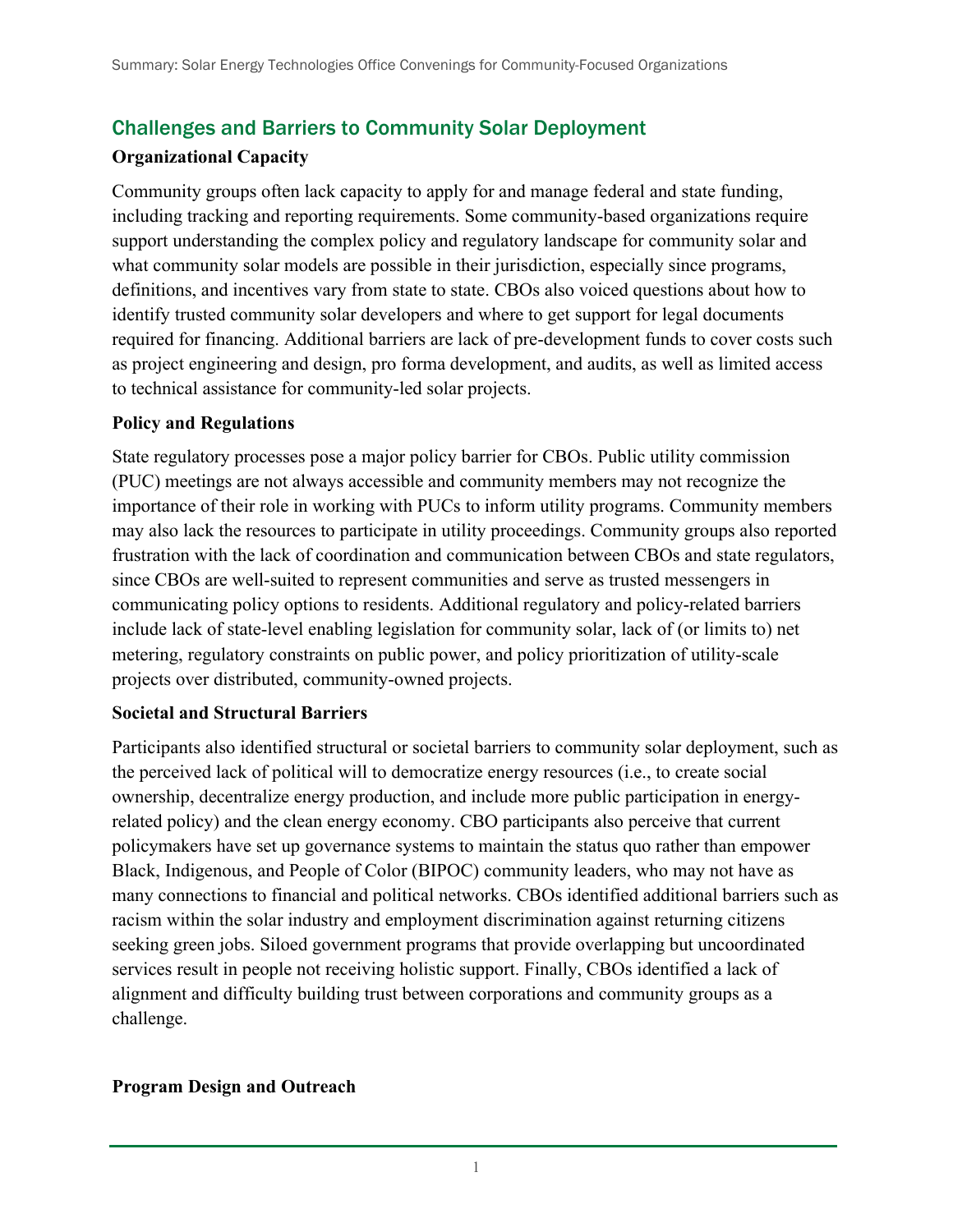Organizations that serve low- to moderate-income (LMI) households can face many challenges when designing community solar programs. CBOs cited a lack of consolidated billing and burdensome credit requirements for subscribers as common barriers. Respondents noted that it can be challenging to acquire subscribers from LMI households if the project provides less than 15% cost savings. Most successful projects that serve LMI households provide between 20–50% savings for subscribers, which can have an even greater impact when combined with weatherization and other energy-saving upgrades. In addition, in cases where LMI households' energy bills are included in rent, energy providers must create agreements with landlords to ensure that the benefits of community solar adoption transfer to the tenants. Other barriers are limitations on how much energy a household can subscribe to and restrictions on transferring a subscription to a new address. Short state program design timelines also make it difficult to incorporate community feedback in the final design.

It was observed that, in some places, community solar is a "premium product" intended to serve higher income customers, while in others it is designed to serve low-income customers. Therefore, CBOs feel that messaging around community solar does not clearly communicate the problems it can solve.

LMI households may distrust energy sector salespeople due to predatory third-party vendors and lack of familiarity with community solar technologies and their benefits. Addressing and overcoming consumer skepticism of community solar is important to ensure that LMI households receive equitable benefits from community solar development, and education on how community solar systems work and their benefits can help build trust and increase uptake.

One program design suggestion was to develop more holistic education and outreach programs that combine community solar with workforce development (e.g., job training or career counseling) and energy efficiency (weatherization or appliance upgrades). Another suggestion for increasing community solar affordability is to use LIHEAP funds to offset subscription fees by treating solar developers as energy vendors.

#### **Subscription Management and Income Verification**

Many barriers in subscription management for low-income households relate to the burden of proof for income verification. Participants noted that the burden of proof for income verification is often on the individual household and can include onerous paperwork, making it harder for customers in LMI households to sign up for community solar. Ideally, the administrative burden for LMI households and higher income households should be comparable for signing up for community solar subscriptions. CBOs also highlighted that many LMI households are renters and may move more frequently, which poses a challenge to keeping customers on a community solar subscription in the long term. Subscription fees may also prove a barrier for LMI households.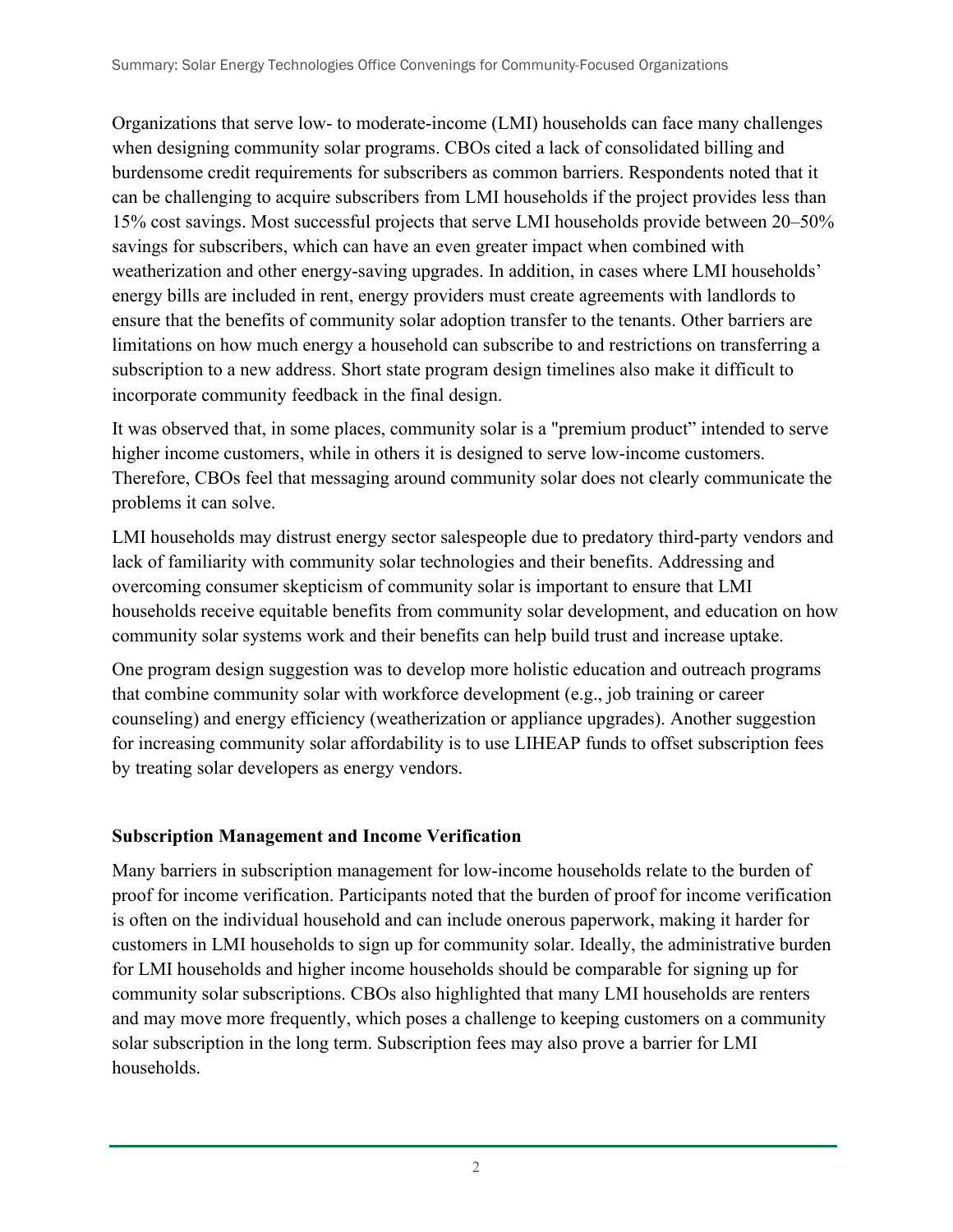#### **Financing and Tax Credits**

Lack of access to financing for community solar projects is a major barrier, particularly for community-owned projects. Financing-related barriers include the lack of standardized approaches to project finance, the need for better financing options for solar and storage, the impact of financial requirements on financing timelines, the perceived risk of community-owned or LMI-serving projects, and misconceptions about shifting the costs of community solar to nonsubscribers ("cost shifting") Participating CBOs also identified project financing with reimbursement models or match requirements as a barrier, as CBOs do not always have access to adequate capital to cover up-front costs. Participants said more capital needs to flow to historically excluded and under-resourced communities, noting there are successful strategies for structuring capital to reduce real or perceived risk of projects that serve LMI households.

Participants also identified inability of community organizations to monetize the Investment Tax Credit as another major barrier, and they indicated that instead direct payments and alternative financing mechanisms are needed. Many organizations are not able to access federal funds (see "Organizational Capacity") or do not have the additional funds necessary to comply with federal matching requirements.

#### **Project Development and Resilience**

Many barriers to developing community solar projects revolve around partnering and/or working with utilities—particularly large investor-owned utilities—such as getting project approval, accessing data, interconnection delays, lack of information on available hosting capacity, and caps on how much solar is allowed on the grid. High interconnection cost was also identified as a barrier. Utilities can push community-owned projects to the end of interconnection queues that are filled with larger and better-resourced projects. When community ownership is not adequately valued within programs (such as through tariffs, incentives, and mandates), these projects often cannot compete with incumbent or larger-scale projects. Competing land use priorities, such as preserving land for agriculture in land-constrained locations, such as Puerto Rico, is another barrier. Some communities, including those that have historically experienced a disproportionate amount of environmental harm from energy generation, may be skeptical or resistant to siting clean energy in their community. In addition, a participant was unsure if community solar could be deployed quickly enough to make up for cost differences as communities embrace electrification.

Participants highlighted the role that community solar can play in creating a more resilient energy system and its benefits for community health and safety. Community solar projects that incorporate resilience elements often have more challenging economics due to added costs from battery storage, transfer switches, and microgrid capacity. Participants noted the need to adequately value resilience in these projects, especially in regulatory proceedings, to encourage projects that produce multiple, long-term community benefits.

<sup>3</sup>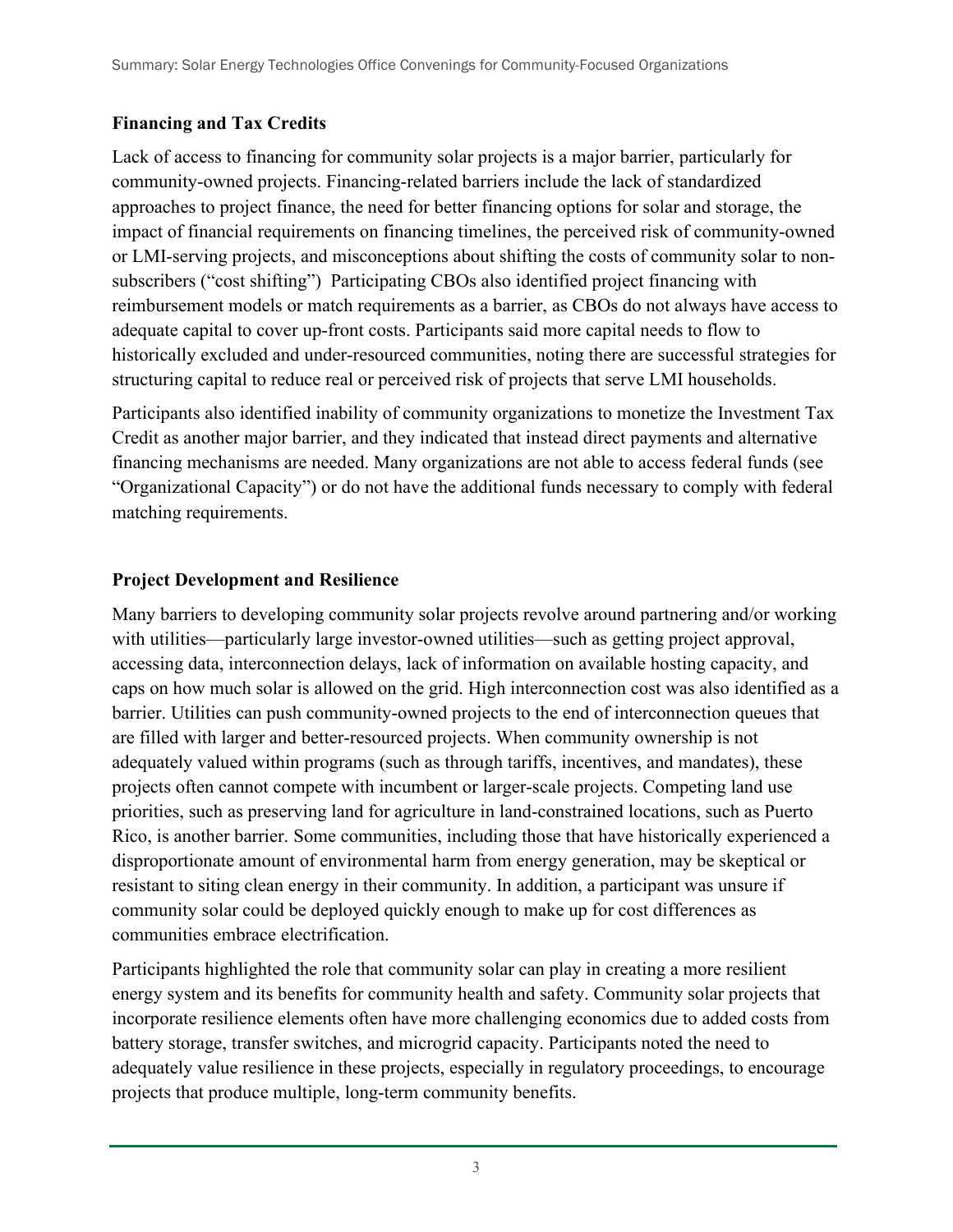#### **Workforce**

Participants observed a need to consider workforce development opportunities throughout all aspects of the solar industry, and especially community solar, to make sure communities are centered in and benefit from the deployment of clean energy. This includes creating training and a long-term career opportunities when focused on community deployment. There was also a suggestion to support wrap-around needs of the trainees to allow for both entry-level success and opportunities for upward mobility.

#### Opportunities and Needs for Community Solar

#### **Technical Assistance and Training**

CBOs developing community-led and community-owned projects need technical assistance (TA) in many areas, including siting and de-risking projects, making small projects profitable, and creating new models for community solar. Other identified TA topics include legal support for project contract development or business models, streamlining income verification processes, navigating available incentives, developing subscription models, guidance on feasibility studies, and training for states on how best to support CBOs. Participants noted that DOE should capture TA outcomes and share these with other CBOs.

Many participants suggested that DOE make staff available by phone or email to help community groups access resources. Suggestions included placing "outreach officers" or liaisons in DOE, NCSP, National Association of State Energy Officials (NASEO) or Community Action Programs dedicated to community solar support, especially in states with enabling community solar legislation. CBOs also suggested that DOE have staff available to support training and education for outreach to customers in LMI households. CBOs noted that community members must be engaged before a community solar project is launched, including engaging with PUCs and other regulatory bodies. Developers conducting door-to-door enrollment, especially those trying to capture LMI incentives, need to be trained to work with communities during the project development stage rather than only engaging households once a project is developed.

#### **Funding & Policy**

Participants suggested that DOE simplify applications for federal funding, especially for organizations with small staffs and budgets, and make funding more flexible to accommodate shifts or changes in community needs. DOE could incentivize the development of communityowned facilities with deployment funds, prizes, and carve-outs. DOE could also provide direct funding to offset predevelopment and other costs, such as the cost of insurance or battery storage systems. Other direct funding needs include additional capacity building costs and compensation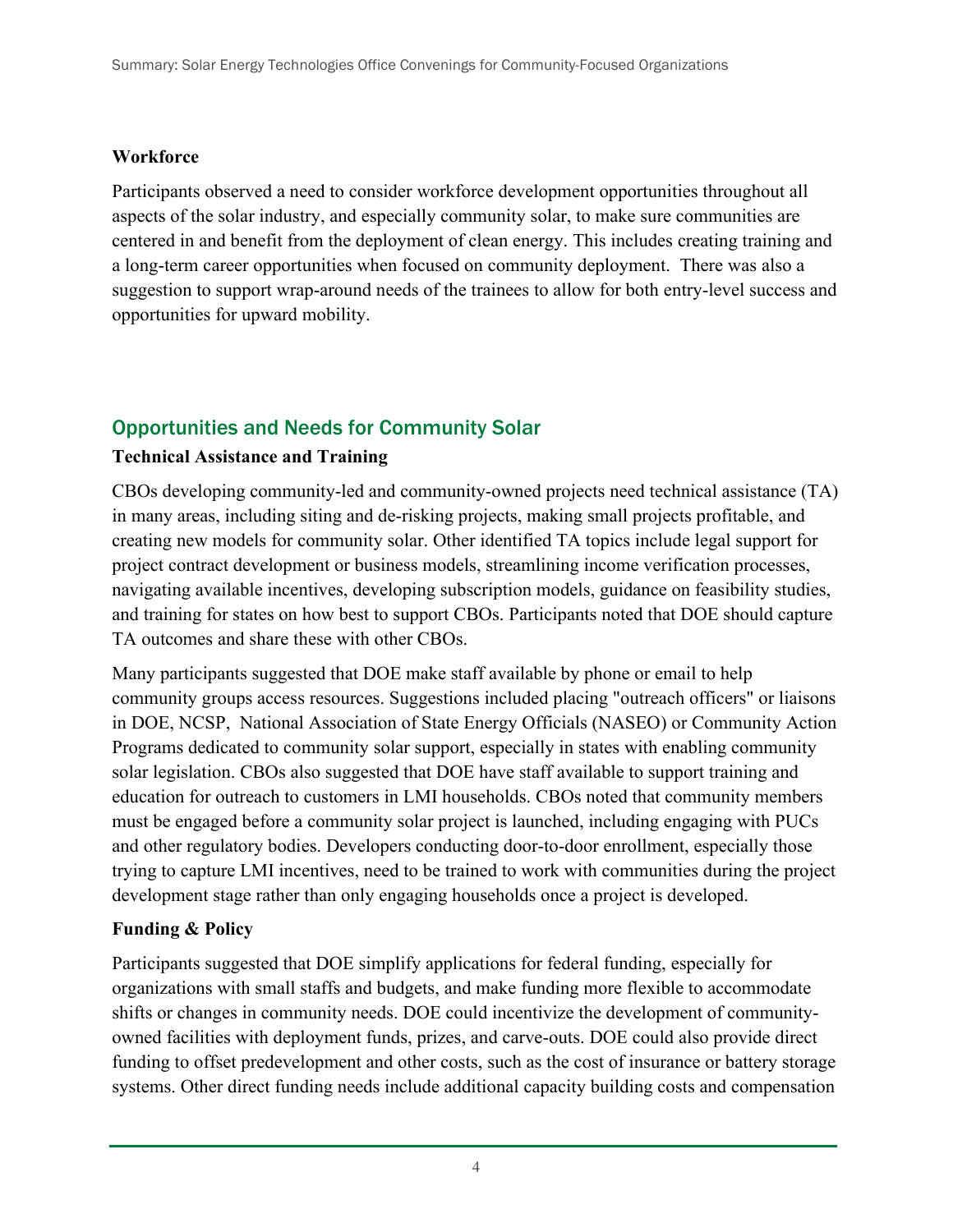for CBOs or community members that provide feedback to PUCs or government offices. Participants noted that there needs to be an effort to value community members' time and expertise, either monetarily or through other means, such as stipends for transportation or childcare support.

Participants also requested more information and education on financing for community-owned projects. This could include alternative financing options such as crowdfunding or ways to share financial benefits with the community.

Policy changes can also support more community-owned development. CBOs recommended a federal carveout for 40% of all community solar projects to be community-owned solar. Presenting the benefits of community solar in utilities' integrated resource plans would increase the likelihood of supportive policy at the state level.

#### **Research, Analysis, Publications, Data, and Tools**

CBO participants indicated that the most valuable types of resources for DOE to provide are case studies and toolkits or workbooks. Interactive webpages were slightly more valuable to participants than research papers, webinars, and tip sheets.

Participants requested these types of resources in the following subject areas:

- Unbiased educational resources on what community solar is and how it works under different program structures, including resources for policymakers
- Guidelines and best practices for how to implement community solar projects from start to finish, including a checklist with links to implementation resources
- Resources that adapt DOE and national lab research so that it is more accessible for community use
- A catalog of community solar case studies and associated presentations organized by common barriers, including community-owned projects and projects that have been successful in states without incentives or enabling legislation
- Community solar stories that represent the diversity of community solar subscribers and system owners
- Studies that help communities identify sites with high solar energy generation potential
- Information on interconnection requirements and where to site projects in order to balance demand with ease of grid interconnection
- Aggregated information to help communities and developers understand all of the policies, regulations, and operational rules across states and utilities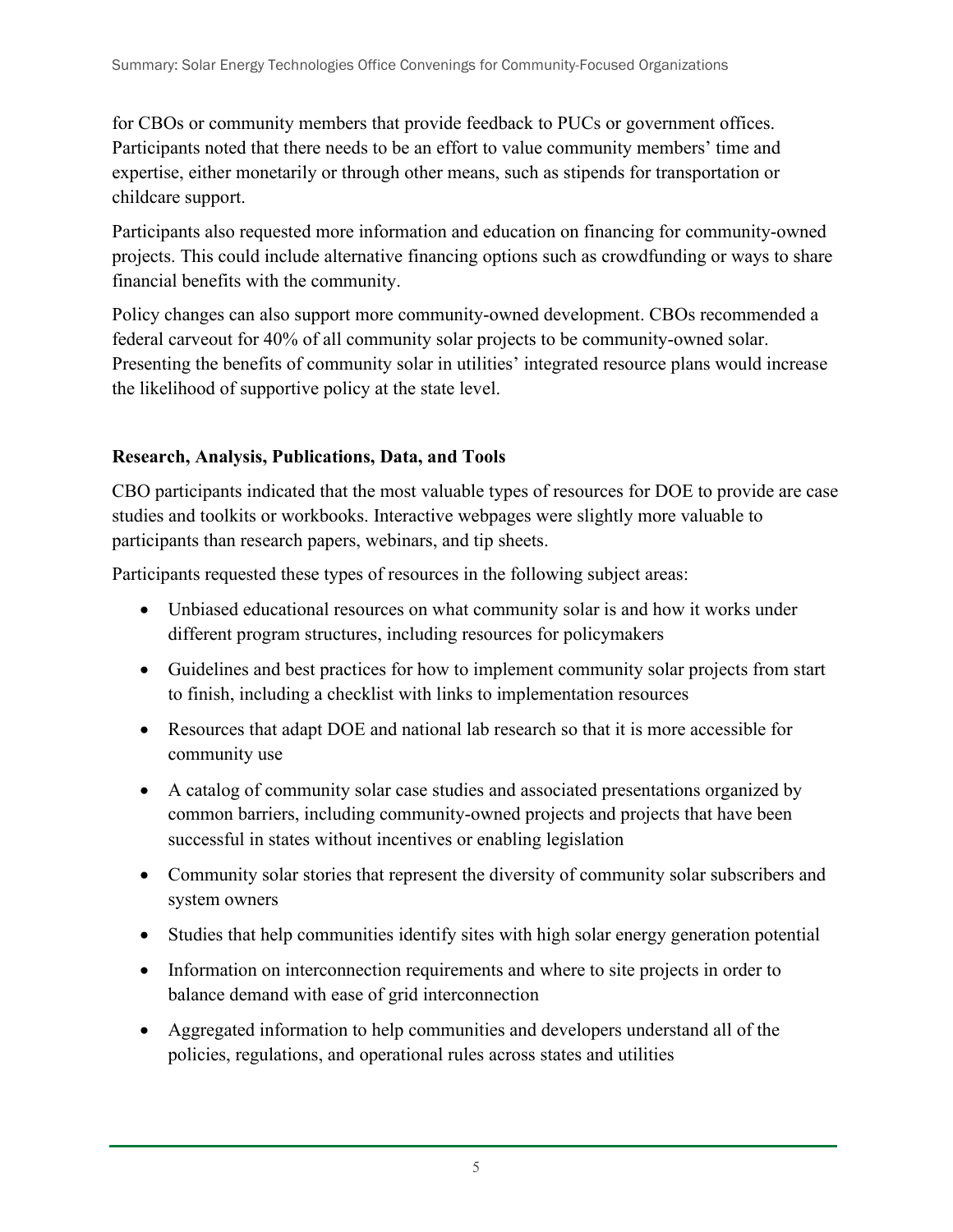- A clearinghouse of resources that explain community ownership to help community members easily understand the benefits and risks of community-owned projects (e.g., infographics)
- Guidance on simple, efficient, least intrusive income verification practices that communities and advocates could provide to local authorities
- Research on cost-shift impacts for different program design models
- Strategies and frameworks for valuation of specific benefits (ownership, savings, workforce development, etc.) within programs
- Translated documents in multiple languages, particularly Spanish

Participants requested the following types of data and tools:

- An online platform that helps community members find and subscribe to projects
- Data aggregation or a tool to help CBOs communicate project risks to their partners in order to increase their comfort level in approving projects
- A platform that connects LIHEAP recipients with community solar subscriptions
- Data that shows whether community solar is financially benefitting customers
- Data on the cost of electrification for a household and how electrification could impact energy burden for different customers
- Analysis of how community solar that serves LMI households can address equity and access issues and reduce high energy burden
- A map of rooftop community solar development target sites (and how to remove barriers to siting on those rooftops)
- An interactive tool to quantify and articulate community benefits of community solar
- Tangible metrics for Justice40 work, including workforce development, community ownership, and wealth metrics

#### **Engagement**

Participants offered DOE many suggestions on engaging with other federal programs and organizations. DOE could collaborate with public housing authorities and the U.S. Department of Housing and Urban Development (HUD); conduct outreach to weatherization assistance program (WAP) providers; consider categorical eligibility for solar assistance based on qualifying for other social programs (Supplemental Nutrition Assistance Program (SNAP), LIHEAP, WAP); and create better relationships with DOE Better Buildings contractor networks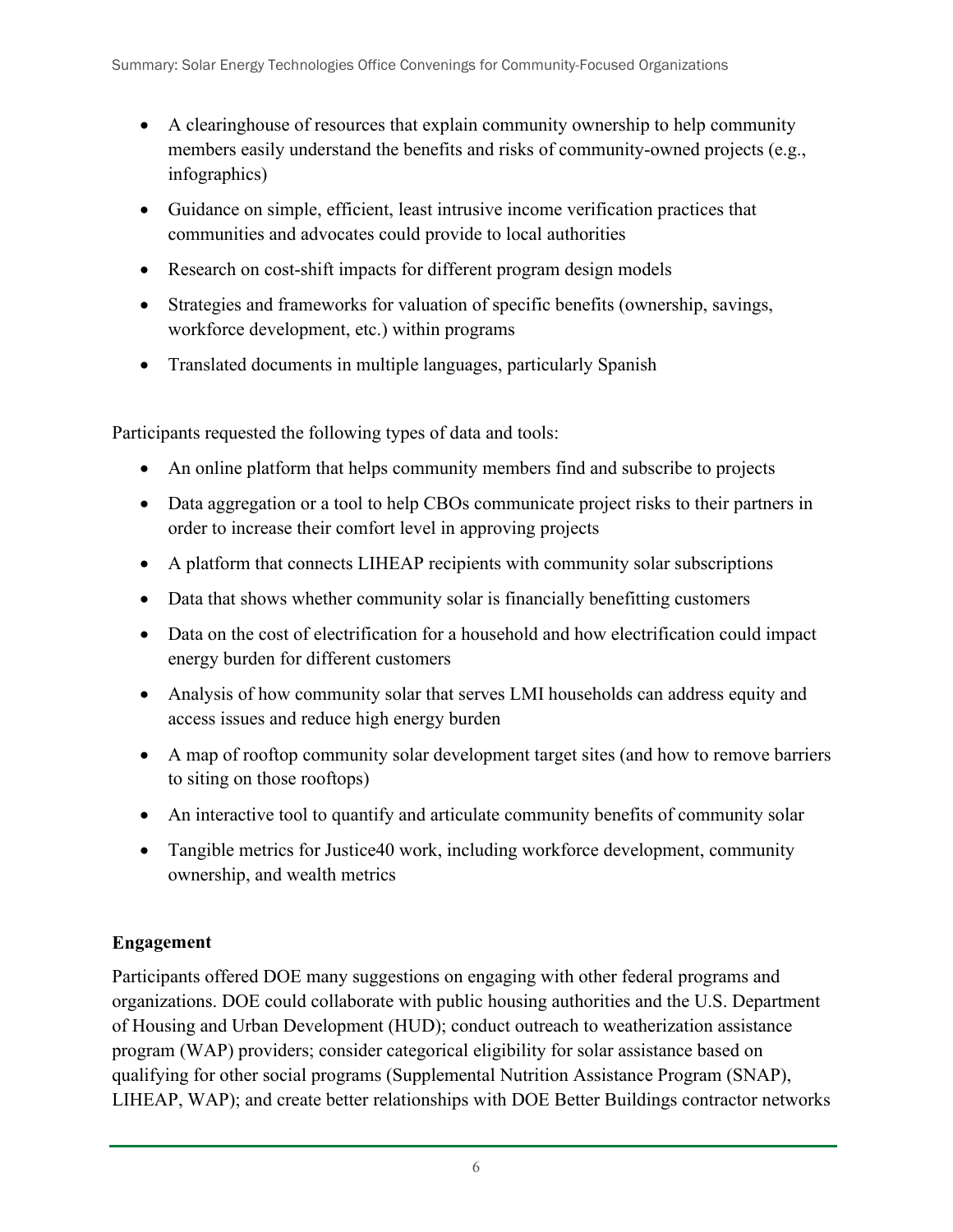to realize the combined potential of energy efficiency and community solar to lower energy bills. Participants also suggested that DOE partner with Federal Energy Management Agency (FEMA) funding awardees in support of resilience goals, with the National Community Action Partnership (NCAP) to connect with agencies on approaches to income verification for programs, and with the Urban Sustainability Director's Network (USDN) for engagement with local government officials.

Participants suggested that DOE build trust with communities by communicating more through partnerships with intermediaries who already have well-established relationships with communities. Participants encouraged DOE to engage with states and their partners to assist with outreach to CBOs. DOE can also strategically convene developers, CBOs, and environmental organizations to create solution pathways and a line of sight through organizations from the local all the way to the federal level. DOE can leverage networks of community leaders to connect them with more people involved in community solar and promote best practices for engaging community members early in the design process. To better address community-based challenges, DOE can work with CBOs to identify gaps in expertise, find leaders who work in those gaps, and see if they can bring in others. DOE and its network can share information and resources about subscribing to community solar through existing community hubs and organizations, such as churches or community centers.

Some participants indicated that it would be valuable to provide education about communities to developers, including providing more information about community solar markets and community members' unique needs.

One suggestion for workforce development was for DOE to recruit and train college-level interns in every state and territory to become active community liaisons who could explain the benefits of community solar to historically excluded and under-resourced communities directly. These interns could engage with solar developers to gain experience and knowledge to help them develop their careers and grow beyond blue collar opportunities. Another suggestion was to connect community solar initiatives with federal, state, and local job training initiatives.

#### Thank You

SETO thanks all of the CBO representatives who participated in this convening and welcomes future collaboration. SETO will use these observations and suggestions to inform NCSP's future programming and help the program reach its goal of expanding equitable access to community solar.